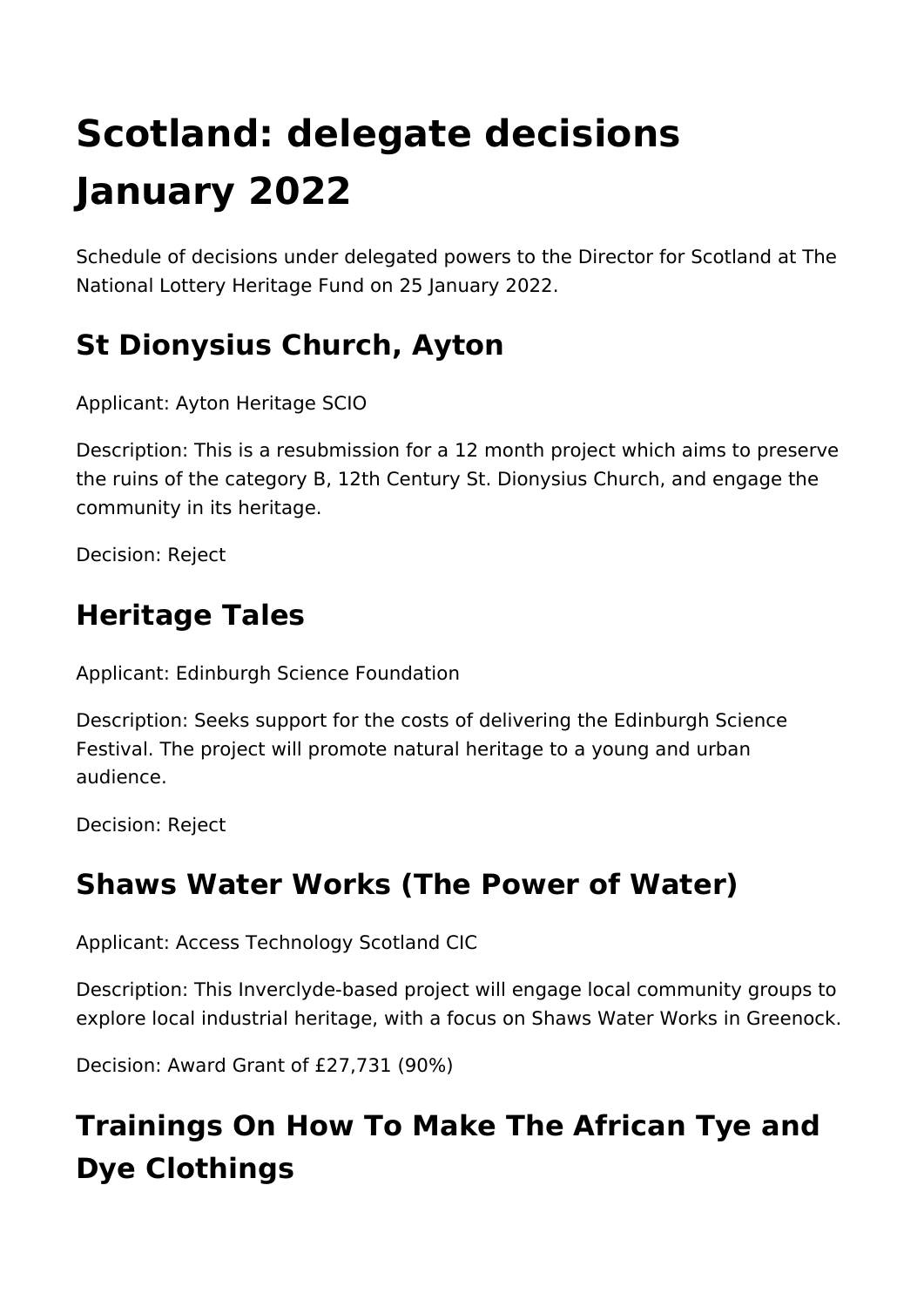Applicant: Safety Awareness Glasgow.

Description: This 12 month project aims to engage and educate young people of African descent and the wider community with the history and heritage of Tye and Dye clothing.

Decision: Award Grant of £10,000 (100%)

### **Scottish Storytelling in Nature**

Applicant: Community Foundation For Planetary Healing

Description: This year-long project will work with a Storytelling Facilitator and Nature Conservation Facilitator to deliver a range of activities in a community woodland in Balerno, near the Pentland Hills.

Decision: Award Grant of £10,000 (62%)

#### **People and Pollinators in Strathmore**

Applicant: Buglife – The Invertebrate Conservation Trust

Description: This project undertakes work towards halting the significant decline of the UK's pollinator insects and aid the recovery of insect numbers. This is by restoring lost wildflower grassland, which pollinator insects require for nesting and reproduction.

Decision: Award Grant of £137,007 (77%)

## **Restoring Maggie's Bridge, Monkland Canal, Calderbank, North Lanarkshire**

Applicant: Woodhall, Faskine and Palacecraig Conservation Group

Description: To restore Maggie's Bridge, a footbridge that crosses the Monkland Canal in North Lanarkshire.

Decision: Reject

#### **Barony Centre Clock Restoration Project**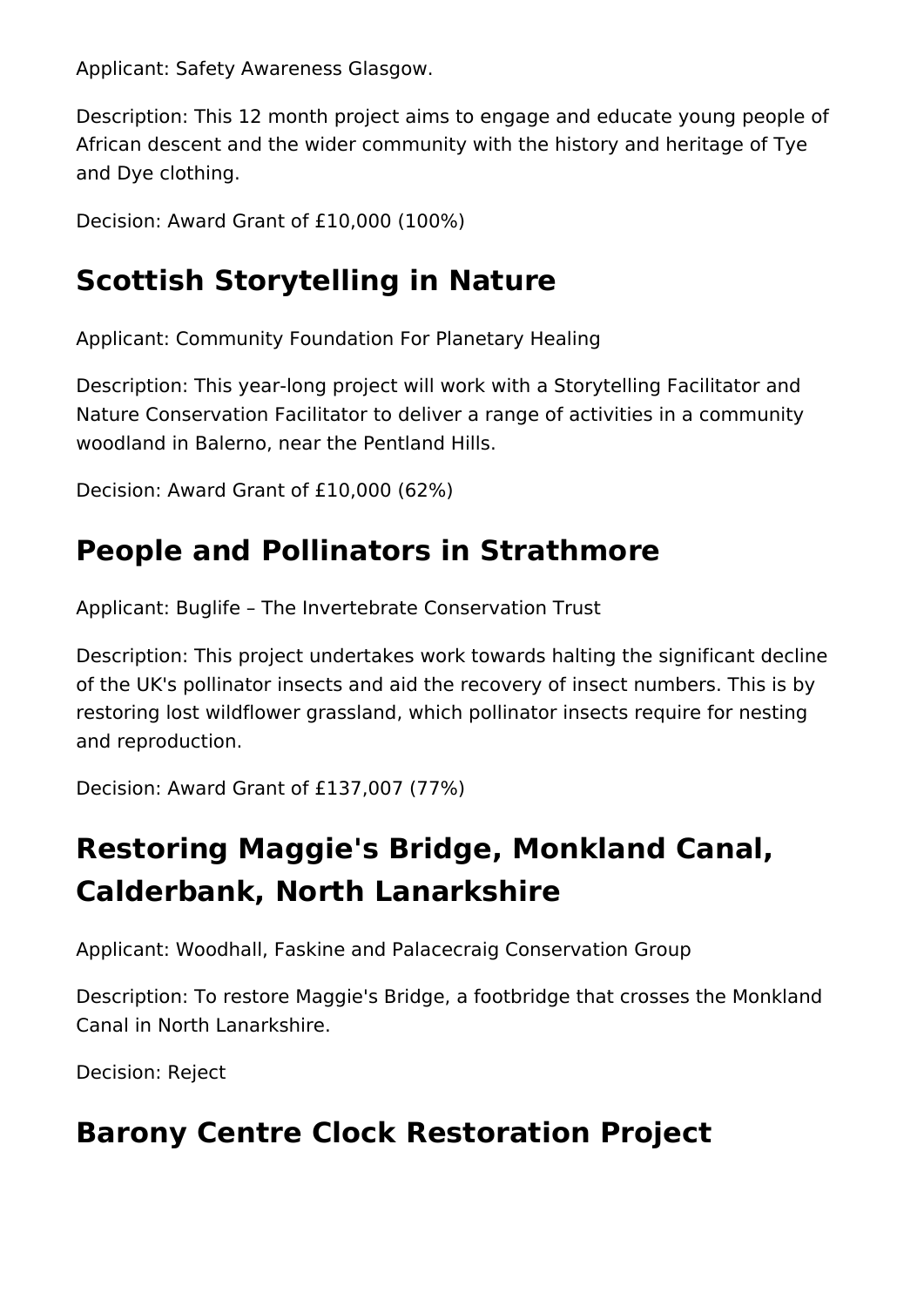Applicant: West Kilbride Community Initiative

Description: This two month project aims to restore the clock on the Barony Centre's clock tower which has been broken for five years. Decision: Reject

#### **Doors Open Days Expansion**

Applicant: The Scottish Civic Trust

Description: Expand the website and digital offering associated with Doors Open Day.

Decision: Reject

#### **Vackomaggi**

Applicant: Clark Innes

Description: This three month project will result in an album of 12 contemporary musical compositions, with lyrics from the Doric language written by an individual.

Decision: Reject

#### **Outdoors for All**

Applicant: Boots & Beards CIC

Description: This three year project, from Boots & Beards CIC, aims to incorporate guided heritage walks in the West of Scotland into its existing programme of supported walks for members of the South Asian community in and around Glasgow.

Decision: Award Grant of £89,070 (30%)

## **Paisley Town Hall Clock Chime**

Applicant: Renfrewshire Council

Description: Renfrewshire Council have requested a grant to refurbish and relocate an important clock chime located in Paisley Town Hall.